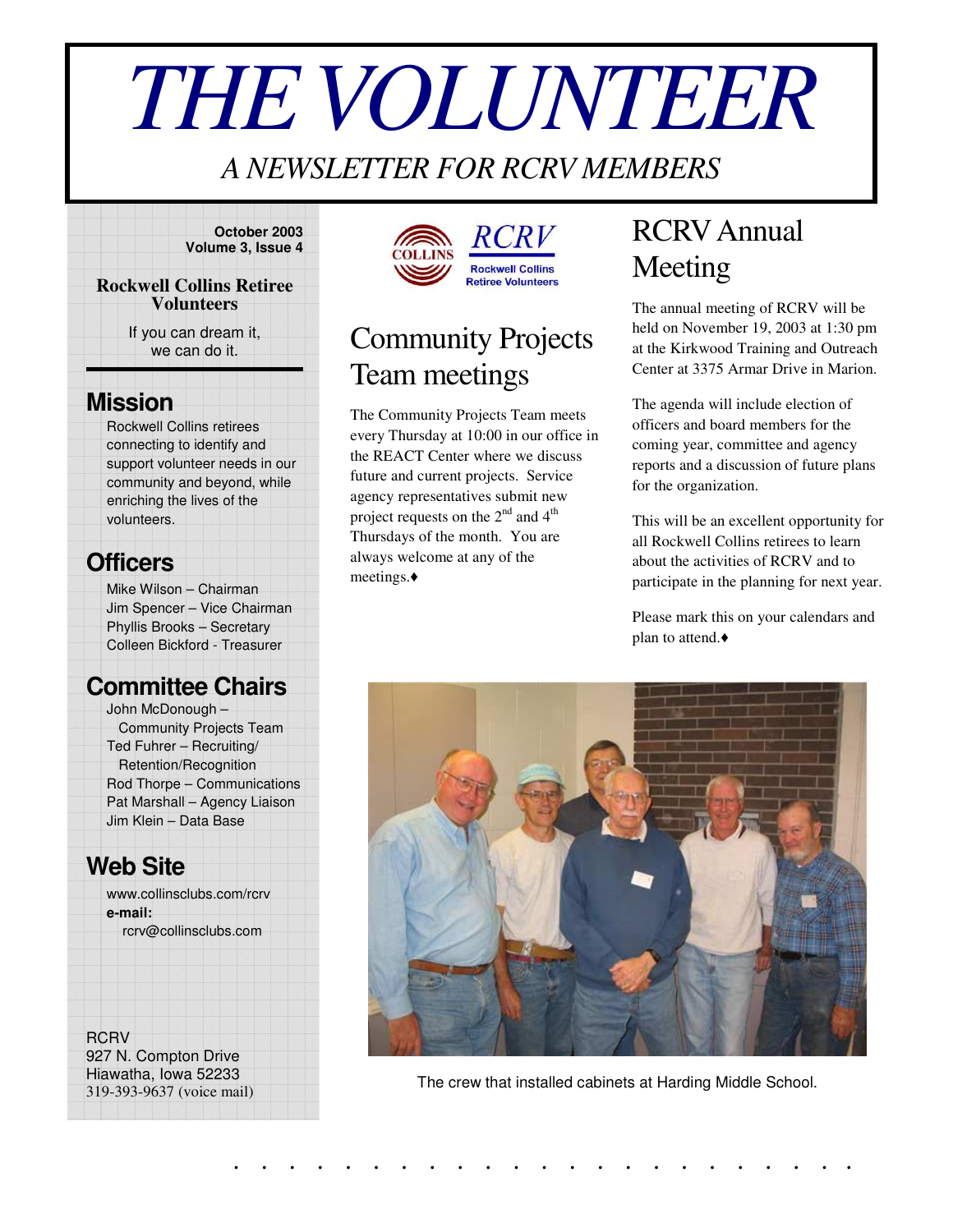## SHIIP News and Information

Kris Gross with the Senior Health Insurance Information Program in Des Moines has recently provided information that the Medicare coverage for outpatient physical, speech and occupational therapy will be limited effective September 1, 2003. The limit for the 2003 calendar year is \$1590 for physical and speech therapy combined and \$1590 for occupational therapy.

The limits are for all Medicare outpatient therapy received in a calendar year. The amount of the limit is indexed so it may increase on January 1, 2004 when the new calendar year begins.

It is important to understand that the limit does NOT apply to therapy you get at hospital outpatient departments. This means you may receive medically necessary covered therapy even after reaching the limit if you use an outpatient hospital.

You will be responsible for paying ALL therapy services in non-hospital settings after the limit is exceded. The Medicare Summary Notice you get after receiving therapy will include notice when you have reached or exceeded the limits. You will also be able to call Medicare Part B to check on the amount of therapy you have received that has been applied to the limits. Your outpatient therapy provider can also help you get this information.

Remember that RCRV has several trained SHIIP counselors available to answer any questions you have on these therapy limits and procedures for making the claims as well as any other insurance or Medicare related topics. Contact the counselors at the RCRV number 393-9637.

## K-12 Kick Off **Breakfast**

The annual Rockwell Collins K-12 Partnership Program breakfast was held at the Collins Plaza Hotel on August 21, 2003. Several hundred employees, retirees and school officials attended. The keynote speaker for the event was Dr. David Skorton, President of the University of Iowa who spoke on the importance of education and partnership in the 21st Century.

Special Service Awards were presented during the meeting to several Rockwell Retirees for their effort as K-12 Liaisons. These included Marv Frerking, John Wauer, Bill Lacy, Bill Winduss, Roy Oberholtzer and Jim Wolfe. K-12 Liaisons represent one of the integral components of the K-12 Partnership Program. This group of dedicated individuals is the communicating link between the teachers and the administration at the schools, and Rockwell Collins employee volunteers. The liaisons visit their school on a weekly basis to meet with teachers and discuss ideas for potential projects. After a project has

been initiated the liaisons contact employees and retirees to recruit volunteer assistance with the activity.

Several RCRV members also act as mentors providing K-12 students with support, counsel and friendship as well as academic and social skill development. If you are interested in becoming a mentor please contact the RCRV office.◆



K-12 Rocketry class at Pierce **School** 

### Caregivers Wellness Day

A Wellness Day for informal caregivers of older adults will be taking place on Friday, November 14, 2003, at the Kirkwood Training and Outreach Center (KTOS) at 3375 Armar Drive, Marion. The Heritage Area Agency on Aging, in collaboration with the Hospice of Mercy, Prairiewoods Franciscan Spirituality Center, Evergreen Estates, Aging Services, and the East Central Iowa Chapter of the Alzheimer's association are planning this free event to honor those caregivers in our region.

The events of the day will include keynote speaker, Sara Sanders, PhD, LSW, from the University Of Iowa School Of Social Work, who will be speaking about, "The Joys of Caregiving". There will be various educational sessions offered as well as Tai Chi and Art for Health sessions and a session on Health, Stress, Body and Mind. Caregivers will also be given an opportunity to experience alternative health care therapies throughout the day, such as massage, Reflexology,

> Reiki and Healing Touch.

Family and friend caregivers provide an invaluable resource to their loved ones. Their courage, compassion and dedication allows the person they are caring for to remain in a loving environment, often at great cost economic, physical and mental - to the caregiver. This event is being held to recognize and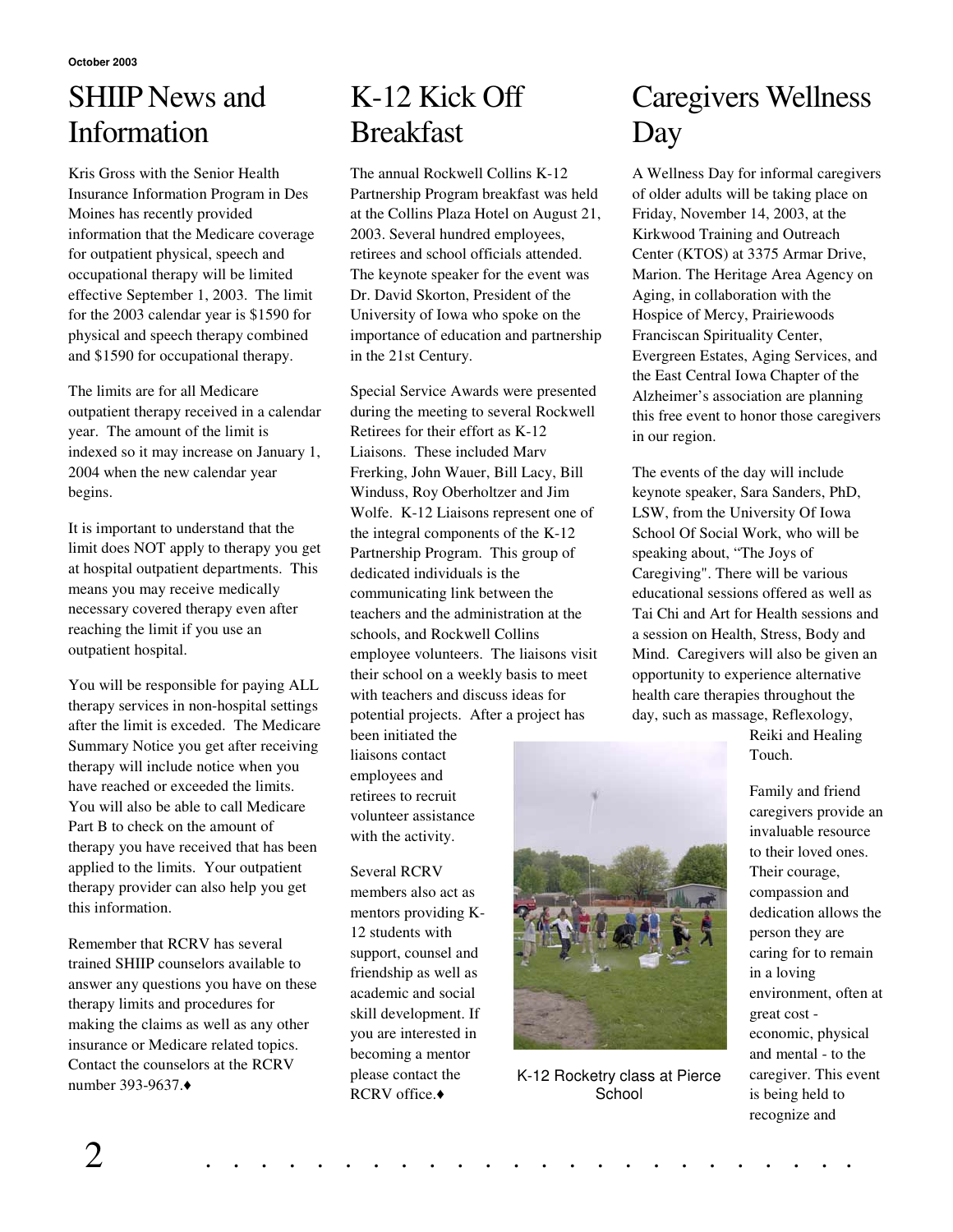#### **October 2003**

celebrate the contributions that in-home caregivers in our region make and to support them in their role of caring for an older love one.

Thanks to the sponsors, this event is able to be offered free of charge to family and friend caregivers of older adults. The nearby Village Ridge Assisted Living facility will be offering free respite care, enabling caregivers to enjoy this special day.

Please call the Heritage Area Agency on Aging at 319-398-5559 or 1-800-332- 5934 for a brochure and registration information.

### Cell Phones for Seniors

The Heritage Area Agency on Aging has asked RCRV to join the agency in its project which provides cell phones for seniors to dial 911 in an emergency. For the past few years Heritage has received a large number of donated cell phones from the Cedar Rapids Police Department and others in the community to distribute to seniors.

Looking for a partner to assist the agency with the preparation of the phones for distribution, Heritage invited RCRV members Pat Marshall and Jim Spencer to look at the possibility of the volunteer group helping with the project. As a result, RCRV will now accept phone donations at REACT, clear all data from the phones, charge the batteries and generally check out the phones in preparation for distribution to seniors from referral lists supplied by Heritage. There is no charge to seniors for these phones, but the phones may only be used to call 911.

If you wish to donate a used cell phone to the project, drop it off at REACT, 927 N. Compton Dr, Hiawatha, or if you would like to receive a phone, call the Heritage Agency at 398-5559.

### Project News

#### **Harding Middle School Student Council Store cabinets**

RCRV was asked to install "kitchen" cabinets in the Student Council Store at Harding Middle School. A crew led by John McDonough installed nine cabinets in one morning. The cabinets were supplied by the school.



Installing cabinets in the Student Council Store

#### **Science Center pneumatic tube exhibit**

Jack Murphy, Leroy Willey, Arlo Meyer and Les Haerther reconditioned the pneumatic tube exhibit at the Science Center. The exhibit transfers a container across the ceiling of the 2<sup>nd</sup> floor Science Center. It is very popular and gets lots of wear. Leroy designed the original pneumatic system.



Pneumatic tube system at the Science Center

### RCRV Web Site

The server that hosted the RCRV web site has crashed. We are in the process of transferring this web site to a new server. In the mean time some of the functionality including access to the RCRV project data base is not available.



Cabinet installation at Harding Middle School



Other end of the pneumatic tube system